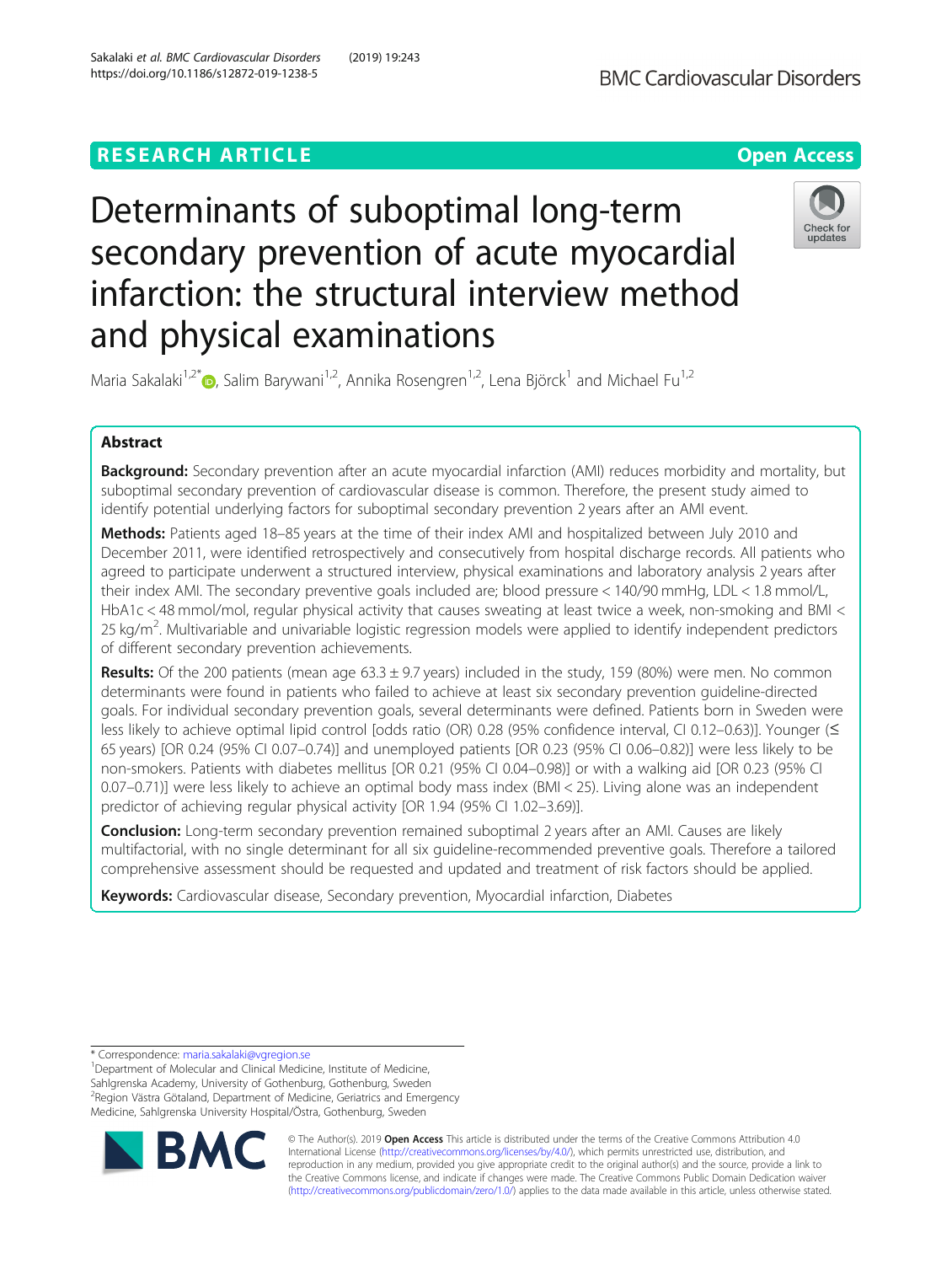#### Background

Cardiovascular disease (CVD) is the leading cause of death and disease burden globally. Persons at risk for CVD or who are already affected are in urgent need of preventive counselling and medication [\[1](#page-6-0)]. Guidelines for CVD prevention call upon lifestyle changes, such as heightened attention to diet and exercise, attainment of normal body mass index (BMI), smoking cessation and controlling risk factors (blood pressure, glucose levels, cholesterol), complemented with evidence-based cardiovascular medication. The overall cardiovascular risk remains high after a myocardial infarction, which warrants long-term active prevention and follow-up [[2,](#page-6-0) [3\]](#page-6-0). Therefore, it is of importance to fulfill these evidence-based recommendations for secondary prevention after an acute CVD event to lower morbidity and mortality and improve quality of life [\[4](#page-6-0), [5](#page-6-0)].

Several studies have shown that secondary prevention after acute myocardial infarction (AMI) is suboptimal  $[6-9]$  $[6-9]$  $[6-9]$  $[6-9]$ . In a Swedish study  $[10]$  $[10]$  our team has shown that only 3.5% of patients with AMI fulfilled all six predefined goals for optimal secondary prevention 2 years after an AMI. Only 18.5% reached a low-densitylipoprotein (LDL) level < 1.8 mmol/L and 57.0% a systolic blood pressure <  $140 \text{ mmHg}^{10}$ . In another Swedish study 46% of the participants with established coronary heart disease (CHD) had elevated blood pressure, 29% had elevated LDL and 79% were overweight or obese [[11\]](#page-6-0). Still, a recently published comparison between the EUROASPIRE (European Action on Secondary and Primary Prevention by Intervention to Reduce Events) surveys II, III and IV showed improvement in blood pressure and lipid control, although with increasing rates of obesity and diabetes and persisting high rates of smoking [\[12](#page-6-0)].

To accomplish an optimal secondary prevention after AMI it is necessary to define determinants that can influence preventive measures. Therefore, our study aimed to identify the underlying factors for suboptimal secondary prevention 2 years after an AMI.

#### Methods

#### Study population

This study is a subgroup analysis from the prospective SEPAT study, which has been previously described [\[10](#page-6-0)]. Briefly, patients between the ages of 18–85 years and hospitalized with AMI between July 2010 and December 2011 and still alive 2 years after the index event were included [[10\]](#page-6-0).

#### Structured interview

The individual interview was led by our research nurses at a minimum of 2 years after the index AMI event  $[10]$  $[10]$ . All information on education, living conditions, marital status, medical history, medication, symptoms, mental health, tobacco use, alcohol use and physical activity were collected through structured interview with each participant by our research nurses.

#### **Definitions**

Employment was coded as working or not working and higher education as having a university degree. Smoking cessation after the AMI included patients that had quit smoking. BMI was calculated as weight (kg)/height (m) squared. Overweight was defined as BMI ≥25 kg/m<sup>2</sup>. Walking difficulty was defined as having the need to use any kind of mobility aid (cane, walker, walker cane hybrid, gait trainers, wheelchair). Hyperlipidemia was defined as total cholesterol  $> 6.2$  mmol/L or using lipidlowering medication. Diabetes was defined as fasting plasma glucose > 7 mmol/L or using oral medication, insulin or both.

The definition of depression was feeling depressed for more than 2 consecutive weeks during the past 12 months. Self-perceived stress was categorized into three levels: 1) several episodes of stress during the past 5 years, 2) persistent stress during the past year and 3) persistent stress during the past 5 years [\[13\]](#page-6-0). Physical activity during leisure time was defined as following; sedentary, moderate physical activity at least 2 h per week (without sweating), regular physical activity  $(1-2$  times per week) and vigorous physical activity at least 3 times per week according to a revised version of the Saltin-Grimby Physical Activity Level Scale (SGPALS) [\[14\]](#page-6-0).

#### Structured examinations and analyses

Body height, body weight, waist circumference, ECG, blood pressure and laboratory analyses including hemoglobin, total triglycerides, total cholesterol, low-density lipoprotein (LDL) cholesterol, high-density lipoprotein (HDL) cholesterol, ApoB/ApoA1 ratio, glycated hemoglobin (HbA1c), blood glucose, potassium, sodium and creatinine were mea-sured as previously described [\[10\]](#page-6-0).

#### Data from medical records

Information about previous medical history, results of diagnostic examinations, including ECG, echocardiography and coronary angiography, treatments and outcome were collected retrospectively from hospital medical records.

#### Secondary preventive goals

The definition of the secondary preventive goals is based on current guidelines [\[4](#page-6-0)] and as follows [[10](#page-6-0)]: blood pressure < 140/90 mmHg, LDL < 1.8 mmol/L, HbA1c < 48 mmol/mol (regardless of diabetes or not), regular physical activity that causes sweating at least twice a week; non-smoking and BMI <  $25 \text{ kg/m}^2$ .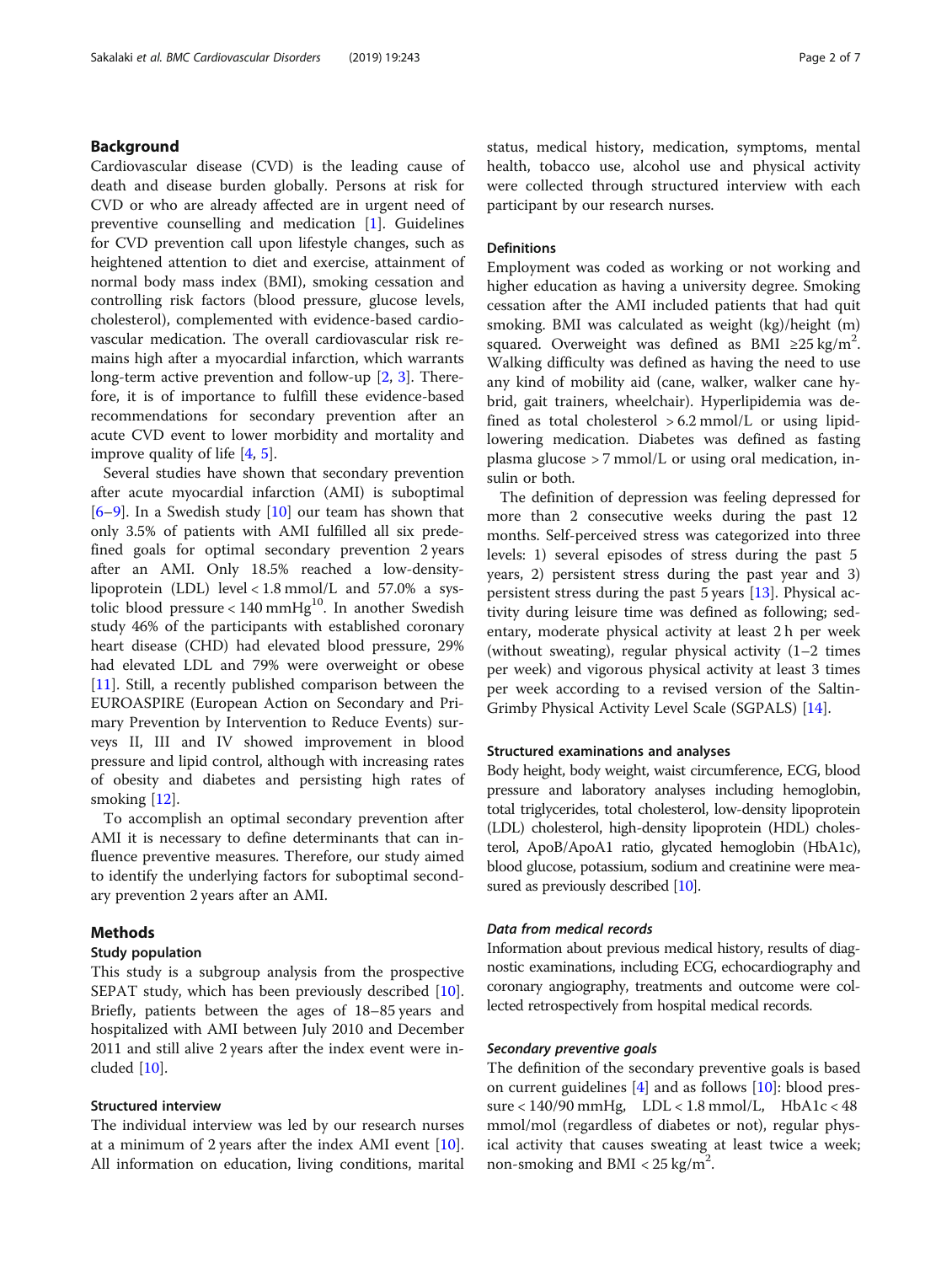#### Statistical analyses

All analyses and data management were performed using SPSS Statistics version 20 (IBM Corp., Chicago, IL, USA). Categorical variables are presented as percentages, and continuous variables are presented as the mean ± SD. For continuous variables, statistical analyses were performed using paired-samples T test and One-way analysis of covariance (ANOVA). Mann–Whitney test was used for non-normally distributed continuous variables. For categorical variables, cross tabulation with Chi-square test was used. All continuous variables were first tested for normality and homogeneity of variance using visual inspection of their histograms and normal QQ plots.

Uni- and multivariable logistic regression analyses were used to study association between the achievement of the secondary preventive goals and the baseline characteristics.

Variables with  $p$ -value < 0.25 from univariable models were further analyzed in multivariable models. The odd ratios (ORs) from logistic regression analysis were presented with confidence intervals (CIs) (95%) and p-values. A p-value < 0.05 was regarded as statistically significant.

#### **Ethics**

The study protocol was approved by the Ethics Committee of the Medical Faculty of the University of Gothenburg and complies with the Declaration of Helsinki. Written informed consent was obtained from each participant. The research assistants signed the Case Report Form, confirming that informed consent was obtained.

#### Results

In total 1234 patients hospitalized with AMI between July 2010 and December 2011 were identified; of these, 860 were excluded for such reasons as age > 85 years, not meeting the inclusion criteria or not residing in the Gothenburg area. This information has been described elsewhere [\[10\]](#page-6-0). The remaining 374 patients were invited to participate in the study: 56 of these patients declined participation or did not sign the written consent form and 118 did not respond to the invitation. Thus, the final study population included of 200 patients (or 16% of the original sample of 1234 patients) [[10\]](#page-6-0).

#### Baseline clinical characteristics at hospitalization for index AMI

As shown in in Table 1, baseline data were compared with data from 2 years of follow-up. Of the study cohort (159 were men, 41 women). At baseline the mean systolic blood pressure was  $146.8$  mmHg ( $\pm$ 23.4), the mean diastolic blood pressure 91.3 mmHg (±15.0) and the mean heart rate 75.6 beats/min (±18.8). Prior to the index myocardial infarction, 65.5% of the patients were overweight, 51.0% had hypertension, 26.5% hyperlipidemia and 13.0% had diabetes. A total of 17.0% had a history of ischemic heart disease (IHD) prior to their AMI.

Table 1 Baseline characteristics at the time of the index AMI and corresponding values at 2 years of follow-up

|                        | At baseline $n = 200$ | At 2 years of follow-up $n = 200$ | P-values |
|------------------------|-----------------------|-----------------------------------|----------|
| Age                    | $63.3 \pm 9.7$        | $65.5 \pm 9.8$                    |          |
| Smoker                 | 45 (22.5)             | 25 (12.5)                         | < 0.001  |
| Overweight*            | 129 (65.5)            | 144 (72)                          | < 0.001  |
| Systolic BP (mmHg)     | $146.8 \pm 23.4$      | $137.5 \pm 18.0$                  | < 0.001  |
| Diastolic BP (mmHg)    | $91.3 \pm 15.0$       | $79.6 \pm 10.3$                   | < 0.001  |
| Heart rate (beats/min) | $75.6 \pm 18.8$       | $62.1 \pm 10.6$                   | < 0.001  |
| Hypertension           | 102 (51.0)            | 123 (63.4) $(n = 194)^{\#}$       | 0.157    |
| Hyperlipidemia         | 53 (26.5)             | 115 (63.5) $(n = 181)^{\#}$       | 0.209    |
| Diabetes type1/type2   | 26 (13.0)             | 43 (21.8) $(n = 197)^{\#}$        | 0.259    |
| Heart failure          | 6(3.0)                | 14(7)                             | < 0.001  |
| Atrial fibrillation    | 8(4.0)                | 29 (14.8) $(n = 196)^{\#}$        | 0.439    |
| Stroke or TIA          | 12(6.0)               | 14 (7.2) $(n = 194)^{\#}$         | 0.319    |
| Renal failure          | 4(2.0)                | 9(4.5)                            | < 0.001  |
| Aspirin                | 199 (99.5)            | 183 (91.5) $(n = 199)^{\#}$       | 0.774    |
| Betablockers           | 187 (93.5)            | 166 (84.3) $(n = 197)^{\#}$       | 0.452    |
| <b>Statins</b>         | 193 (96.5)            | 177 (89.4) $(n = 198)^{\#}$       | 0.628    |
| ACE-inhibitors or ARB  | 177 (88.5)            | 153 (76.5)                        | 0.463    |

\* BMI ≥ 25 kg/m<sup>2</sup> . BP Blood pressure, IHD Ischemic heart disease, TIA Transient ischemic attack, ACE Angiotensin converting enzyme, ARB Angiotensin receptor blockers. Data are expressed as mean  $\pm$  SD or n (%)

Actual number of patients at 2 years of follow-up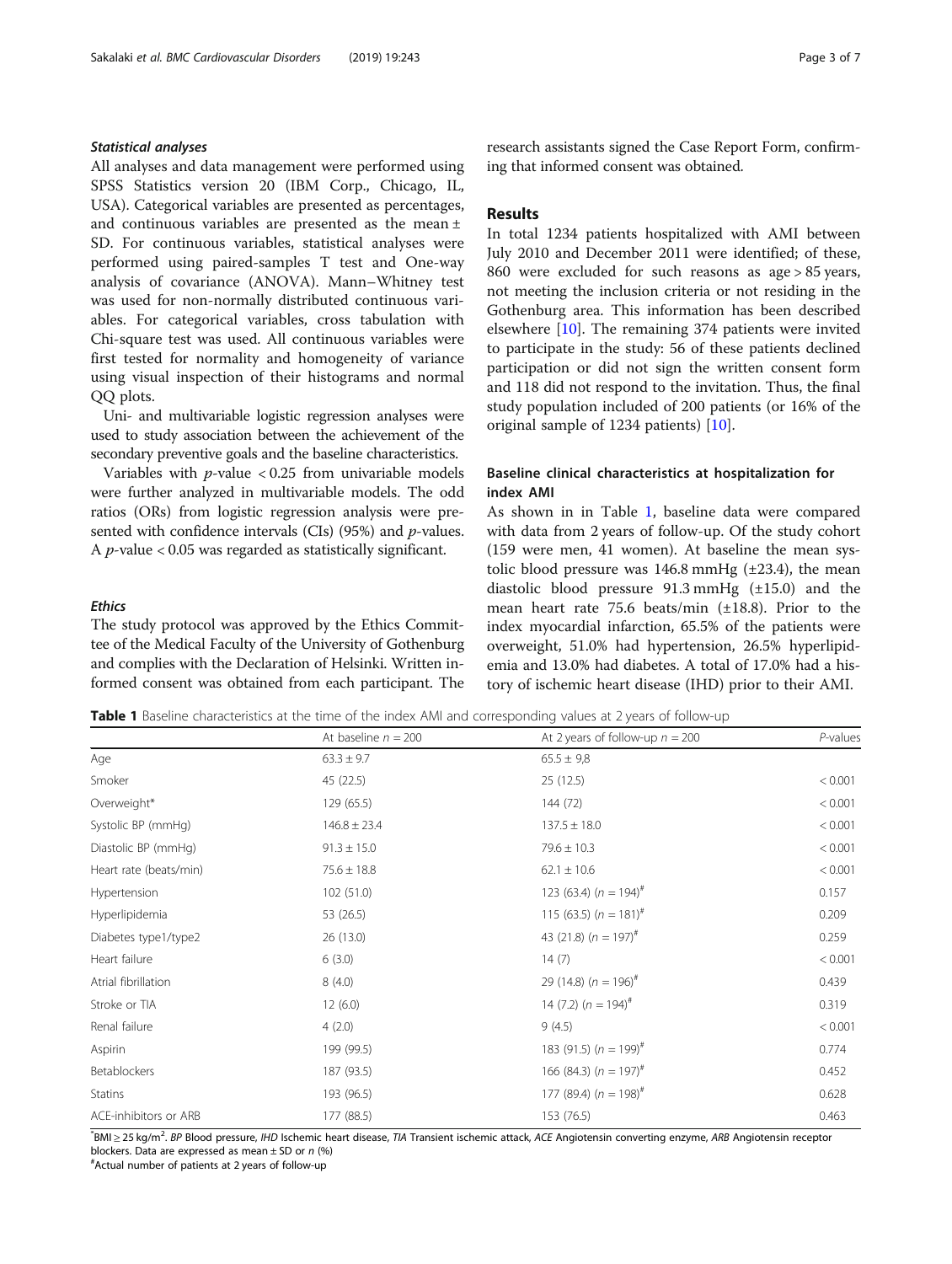#### Follow-up visit at 2 years

The proportion of patients who had been born in Sweden was 79%, 23.5% had a higher education and 36.0% were currently working.

In addition, 87.5% of the whole study cohort did not smoke and 88.5% had a HbA1c < 48 mmol/mol. Only 53% had attained a blood pressure < 140/90 mmHg and 28% had a BMI  $<$  25 kg/m<sup>2</sup>. The secondary prevention goal that was least achieved was optimal lipid control, with only 18.5% of the whole cohort having an LDL < 1.8 mmol (Table 2).

Only 21 (10.5%) patients of the total cohort of 200 achieved all six secondary prevention goals (Fig. [1\)](#page-4-0).

#### Determinants of suboptimal achievement of secondary preventive goals

Table [3](#page-4-0) demonstrates background characteristics of the patient cohort divided into two patient groups according to the number of secondary preventive goals achieved:  $\geq$ 4 vs. < 4. In the patient group that achieved most goals, 24.5% had a higher education and 37.4% were currently working. The percentage of living alone was 22.3% in the group that achieved the most goals compared to 45.9% in the group that achieved the least goals. A higher proportion of the group with the least achieved goals was born in Sweden compared with the group with the most achieved goals (85.2% vs. 76.3%).

No common determinants were found in those who failed to achieve six secondary prevention goals according to the European Society of Cardiology guidelines. When analyzing the achievement of each secondary prevention goal separately, each goal had its own predictors (Table [4](#page-5-0)). Younger [odds ratio (OR) 0.24 (95% CI 0.07– 0.74),  $p = 0.013$  and unemployed patients [OR 0.23 (95%) CI 0.06–0.82),  $p = 0.023$  were less likely to be nonsmokers. Being born in Sweden [OR 0.28 (95% CI 0.12– 0.63),  $p = 0.002$  was negatively associated with achieving optimal lipid control.

Moreover, patients with diabetes [OR 0.21 (95% CI 0.04–0.98),  $p = 0.046$  and those with walking difficulties [OR 0.23 (95% CI 0.07–0.71),  $p = 0.011$ ] were less likely to achieve optimal BMI, (Table [4](#page-5-0)). We also found that living alone [OR 1.94 (95% CI 1.02–3.69),  $p = 0.044$ ] was an independent predictor of achieving regular physical activity.

Finally, when assessing optimal blood pressure control, we found that patients with heart failure diagnosed during hospital admission were more likely to accomplish optimal control [OR 2.77 (95% CI 1.05– 7.31),  $p = 0.040$ . In contrast, men were less likely to accomplish an optimal blood pressure [OR 0.36 (95% CI 0.13–0.97),  $p = 0.043$ .

#### **Discussion**

The present study demonstrates that achieving longterm secondary prevention of AMI at 2 years is multifactorial and apparently involves several components that affect this outcome. Accordingly, because of this complexity, we were unable, at least partly, to identify any single determinant common to all six secondary prevention guideline goals.

The importance of smoking cessation in the secondary prevention of cardiovascular heart disease is well established [[15\]](#page-6-0), but quitting smoking is a major challenge. In our study many younger patients ( $\leq 65$  years) were smokers. The reason for this can only be speculative. Poor socioeconomic status can be one reason as this has been previously shown to affect the frequency of smoking cessation [\[16](#page-6-0)].

Patients with diabetes mellitus were less likely to achieve optimal BMI, perhaps not unexpectedly given that elevated body weight is the predominant cause of type 2 diabetes and the prevalence of obesity and diabetes mellitus among patients with CVD is increasing [[12\]](#page-6-0), reflecting an unhealthy lifestyle. Achieving the prevention of CHD includes several lifestyle changes (e.g. a prudent diet and exercising regularly). Accordingly, it is not surprising that patients with mobile aids had difficulty reaching an ideal BMI.

In line with a study showing that heart failure patients with no partner were at higher risk of hospital readmission [[17\]](#page-6-0) our study showed a tendency towards significance  $(p$ -value 0.05), with living alone being an independent predictor of not achieving an optimal BMI.

Table 2 Achieved secondary prevention goals at the 2-year follow-up after AMI compared with corresponding baseline values

| Achieved secondary prevention goals | At baseline $n = 200$       | At 2 years of follow-up $n = 200$ | $P$ -values |
|-------------------------------------|-----------------------------|-----------------------------------|-------------|
| Non-smoking, n (%)                  | 154 (77.4) $(n = 199)^{\#}$ | 175 (87,5)                        | 0.398       |
| Regularly activity*, $n$ (%)        | No data                     | 91(45,5)                          | No data     |
| $BP < 140/90$ mmHq, n (%)           | 63 (31.5)                   | 106(53,0)                         | 0.466       |
| HbA1c < 48 mmol/mol, $n$ (%)        | No data                     | 177 (88,5)                        | No data     |
| $LDL < 1.8$ mmol, $n$ (%)           | 9 (5) $(n = 178)^{\#}$      | 37 (18,5)                         | 0.096       |
| BMI < 25 kg/m <sup>2</sup> , n (%)  | 67(33.5)                    | 56 (28)                           | 0.961       |

\*Regular physical activity that causes sweating at least two times per week. BP Blood pressure, LDL Low-density lipoprotein, BMI Body mass index<br>#Actual number of patients at baseline Actual number of patients at baseline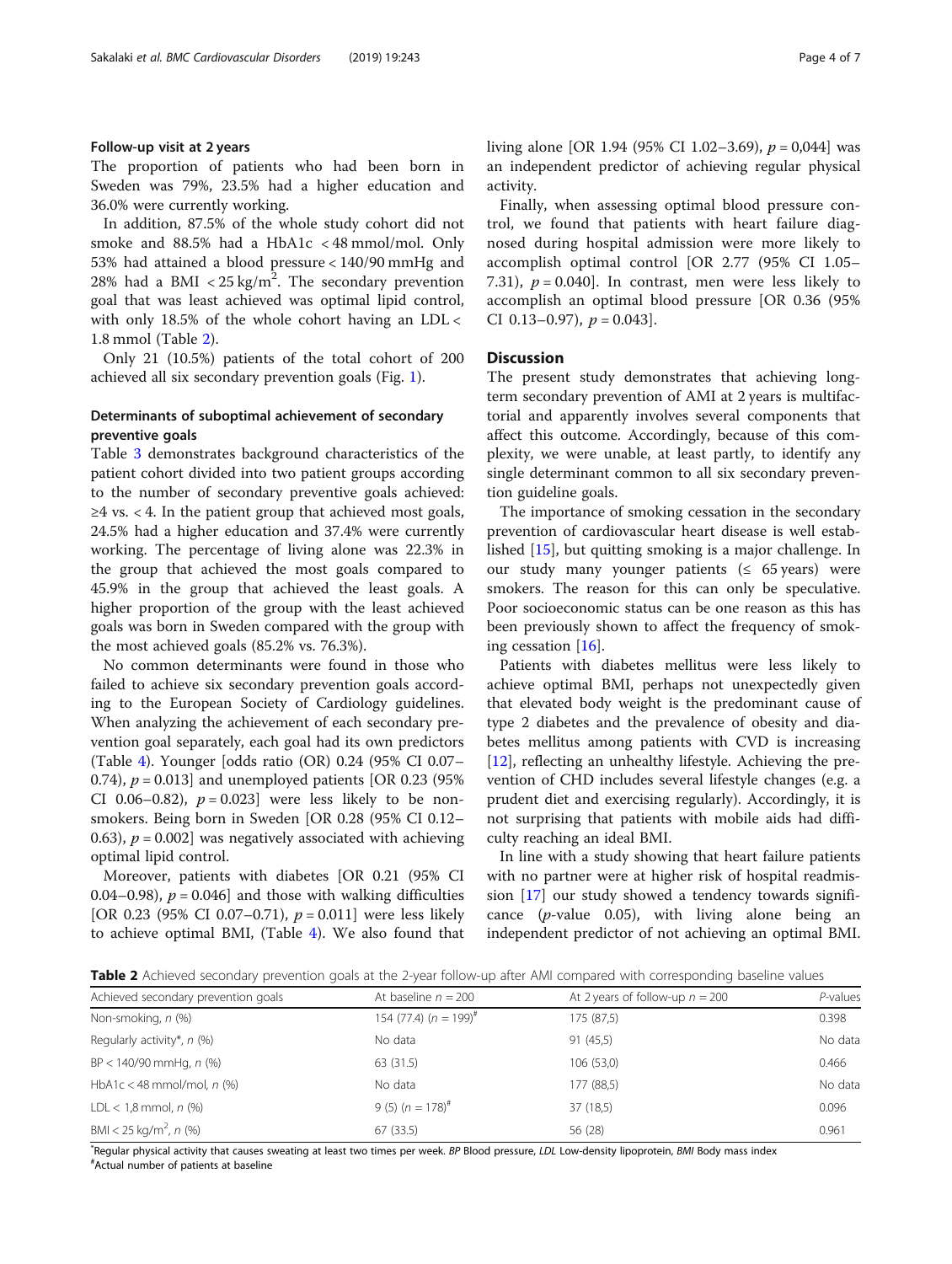<span id="page-4-0"></span>

Although these two studies cannot be fully compared, it could be speculated that the support and motivation from a partner may help patients to accomplish recommended lifestyle changes and attain preventive goals. We also demonstrated that living alone was an independent predictor of achieving regular physical activity. Persons living alone may have more healthy, social outdoor activities, prompting them to be more active. Contradictory to the above finding, patients living alone did not reach optimal body weight control despite having increased physical activity. However, successful

weight control requires, additional to regular exercise, fewer calorie intake [[18\]](#page-6-0).

Our data show that 79% of the overall cohort of patients born in Sweden, were less likely to achieve optimal LDL levels. The reason for this failure to attain optimal LDL levels is unknown and can only be speculative at this time. However, debate in Swedish media about the causal role of LDL cholesterol in coronary disease and the potential harms and ineffectiveness of statins may discourage patients to comply with this recommended medication. Furthermore, in recent years some diets (e.g.

Table 3 Patient characteristics at the 2-year follow-up after an acute myocardial infarction: a comparison between patients who achieved > 4 and those who achieved < 4 secondary preventive goals

|                                  | < 4 achieved goals | ≥4achieved goals | $P$ -value |
|----------------------------------|--------------------|------------------|------------|
|                                  | $n = 61$           | $n = 139$        |            |
| Age, mean $\pm$ SD               | $66.1 \pm 9.0$     | $65.2 \pm 10.1$  | 0.615      |
| $\leq 65$ years                  | 31 (50.8)          | 64 (46.0)        | 0.541      |
| Demographic variable             |                    |                  |            |
| Born in Sweden                   | 52 (85.2)          | 106 (76.3)       | 0.120      |
| Living alone                     | 28 (45.9)          | 31(22.3)         | 0.001      |
| Higher education                 | 13(21.3)           | 34 (24.5)        | 0.412      |
| Currently working                | 20 (32.8)          | 52 (37.4)        | 0.632      |
| Clinical status                  |                    |                  |            |
| Systolic BP (mmHg)               | $143.3 \pm 16.3$   | $135.2 \pm 18.1$ | 0.226      |
| Diastolic BP (mmHg)              | $82.4 \pm 11.1$    | $78.7 \pm 9.7$   | 0.855      |
| Heart rate (beats/min)           | $66.7 \pm 11.6$    | $60.1 \pm 9.5$   | 0.277      |
| Cardiovascular diseases          |                    |                  |            |
| Heart failure <sup>a</sup>       | 4(6.6)             | 10(7.2)          | 1.000      |
| Atrial fibrillation <sup>a</sup> | 4(6.6)             | 9(6.5)           | 1.000      |
| Stroke or TIA <sup>a</sup>       | 1(1.6)             | 8(5.8)           | 0.518      |
| Kidney failure <sup>a</sup>      | 3(4.9)             | 6(4.3)           | 0.587      |

BP Blood pressure, TIA Transient ischemic attack. Data are expressed as mean ± SD or n (%). <sup>a</sup>Self-specified answers to questions in the SEPAT questionnaire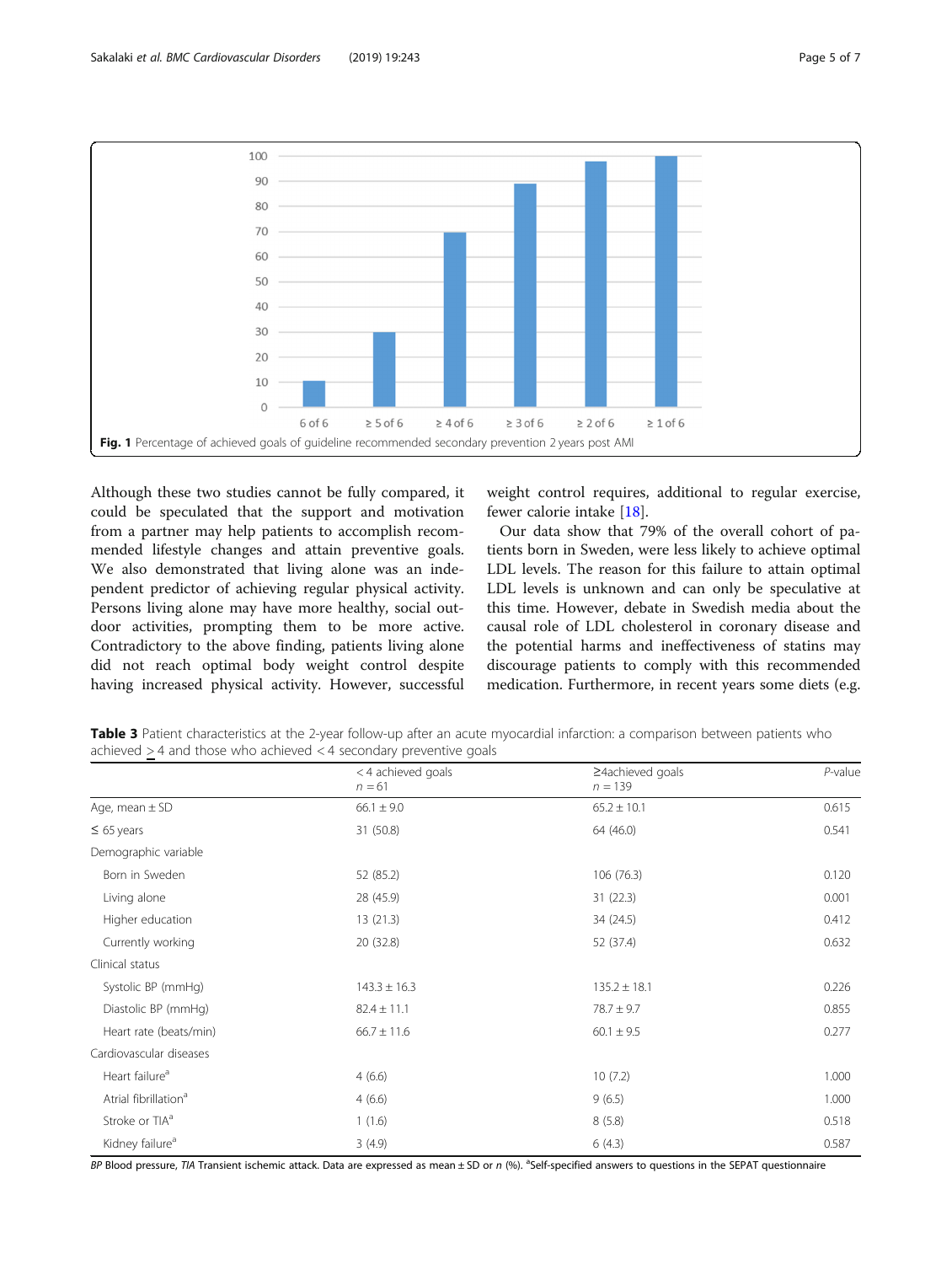<span id="page-5-0"></span>Table 4 Independent predictors of achievement of different secondary preventive goals after AMI assessed by; multivariable logistic regression models

|                                            | Odds ratio (95% CI) | P-value |
|--------------------------------------------|---------------------|---------|
| Achieved non-smoking                       |                     |         |
| Sex, male                                  | $0.17(0.02 - 1.34)$ | 0.093   |
| Age $<$ 65 years                           | $0.24(0.07 - 0.74)$ | 0.013   |
| Unemployed                                 | $0.23(0.06 - 0.82)$ | 0.023   |
| Achieved LDL < 1,8 mmol/L                  |                     |         |
| Overweight                                 | $0.52(0.24 - 1.12)$ | 0.096   |
| Native-born                                | $0.28(0.12 - 0.63)$ | 0.002   |
| Achieved HbA1c < 48 mmol/mol               |                     |         |
| Sex, male                                  | $0.46(0.18 - 1.18)$ | 0.106   |
| <b>BMI</b>                                 | $0.91(0.82 - 1.02)$ | 0.095   |
| Achieved regular physical activity         |                     |         |
| Sex, male                                  | 1.95 (0.93-4.09)    | 0.078   |
| Living alone                               | 1.94 (1.02-3.69)    | 0.044   |
| Achieved BMI < 25 kg/m <sup>2</sup>        |                     |         |
| Living alone                               | $0.45(0.20 - 1.00)$ | 0.050   |
| Diabetes type1/type2                       | $0.21(0.04 - 0.98)$ | 0.046   |
| Walking difficulties                       | $0.23(0.07 - 0.71)$ | 0.011   |
| Achieved blood pressure < 140/90 mmHg      |                     |         |
| Diabetes type1/type2                       | $1.86(0.61 - 5.62)$ | 0.271   |
| Heart failure after admission, $\leq 45\%$ | $2.77(1.05 - 7.31)$ | 0.040   |
| Left ventricular hypertrofi                | $1.40(0.57 - 3.48)$ | 0.466   |
| $Age > 65$ years                           | $1.49(0.70 - 3.20)$ | 0.301   |
| Sex, male                                  | $0.36(0.13 - 0.97)$ | 0.043   |

LDL Low-density lipoprotein, BMI Body mass index. Data are expressed as Odds ratio (95% CI)

low carbohydrates high fat foods) have become popular in Sweden, resulting in a high daily intake of fat and a risk of elevated total cholesterol and LDL. Finally, guidelines for LDL levels have changed significantly over the years, resulting in a lower target level (from 2.5 mmol/L to 1.8 mmol/L).

Men were less likely to achieve optimal blood pressure control. It is well known that the male sex is a risk factor for IHD [[19\]](#page-6-0), but this may be more a question of compliance. Our finding is in contrast to other studies showing that men, in comparison with women, have better blood pressure control [\[20,](#page-6-0) [21\]](#page-6-0). However, this may also reflect the fact that optimal blood pressure control is generally very poor  $[6]$  $[6]$ .

Patients with heart failure at admission with an ejection fraction ≤45% were more likely to achieve better blood pressure control, possibly due to the fact that the failing heart is often associated with lower blood pressure and heart failure medications are mainly neurohormonal inhibitors that all reduce blood pressure.

In Sweden, the national registry of secondary prevention after AMI (SEPHIA) reported that only 26% of patients with AMI fulfilled 4 predefined preventive goals after 1 year [\[22](#page-6-0)]. In our study only 10.5% achieved all six predefined secondary preventive goals and only 30% five of the preventive goals after 2 years. This shows that secondary prevention does not improve with time and healthcare efforts seem to be insufficient.

#### Limitations

This study has several limitations. First, the study includes a relatively small sample size and only patients from the Gothenburg catchment area were included and therefore may not representative of the general population. However, the patients were consecutively included with pre-specified inclusion and exclusion at our two University hospitals which are the only tertiary referral hospitals in Gothenburg. Second, as the nature of retrospective study there were missing in baseline data as they were obtained by medical records during index hospitalization due to AMI. However, the focus of the present work is to study how well the goals of secondary preventions were achieved 2 years after AMI and what potential underlying factors are. Therefore, the second part of this study was performed by a prospective structured interview at time point of 2-year after AMI in conjunction with blood sampling and physical examinations. This means that, despite some data missing at baseline, data from follow up were both complete and validated. Accordingly, data from baseline and follow-up were obtained by 2 different methodology and therefore not fully comparable.

Third, information from patients who died during the 2 years after the AMI event could not be added because our study was based on personal interview. It is plausible that patients who died within 2 years after their AMI might have had more co-morbidities and serious illnesses, which would result in a final study cohort of healthier patients. Nevertheless, the focus of this study is long-term secondary prevention that requires follow-up visits.

Finally, patients who did not speak fluent Swedish were excluded from the study. It might be assumed that patients living in Sweden who do not speak Swedish fluently have higher rates of unemployment and poorer socioeconomic status.

The strength of this study is our intention to study the goal achievement of long-term secondary prevention in a consecutive hospital cohort from real-world clinical practice, and moreover data were obtained by both personal interview and laboratory analysis as well as physical examination at the same occasion. The personal interview enabled us to capture more precise and detailed information than patient-reported questionnaires.